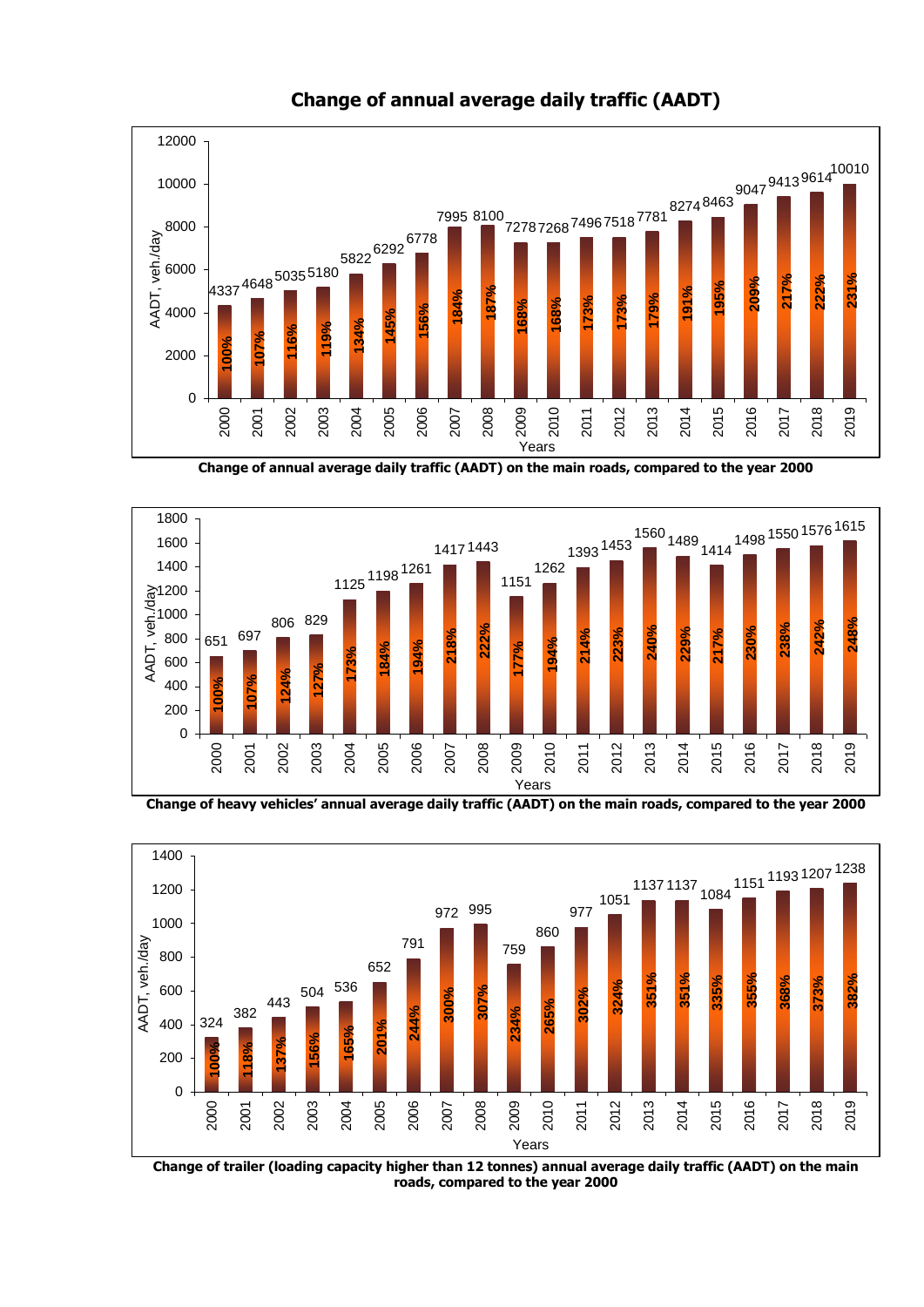

**Change of annual average daily traffic (AADT) on the national roads, compared to the year 2000**



**Change of heavy vehicles' annual average daily traffic (AADT) on the national roads, compared to the year 2000**



**Change of trailer (loading capacity higher than 12 tonnes) average daily traffic (AADT) on the national roads, compared to the year 2000**

2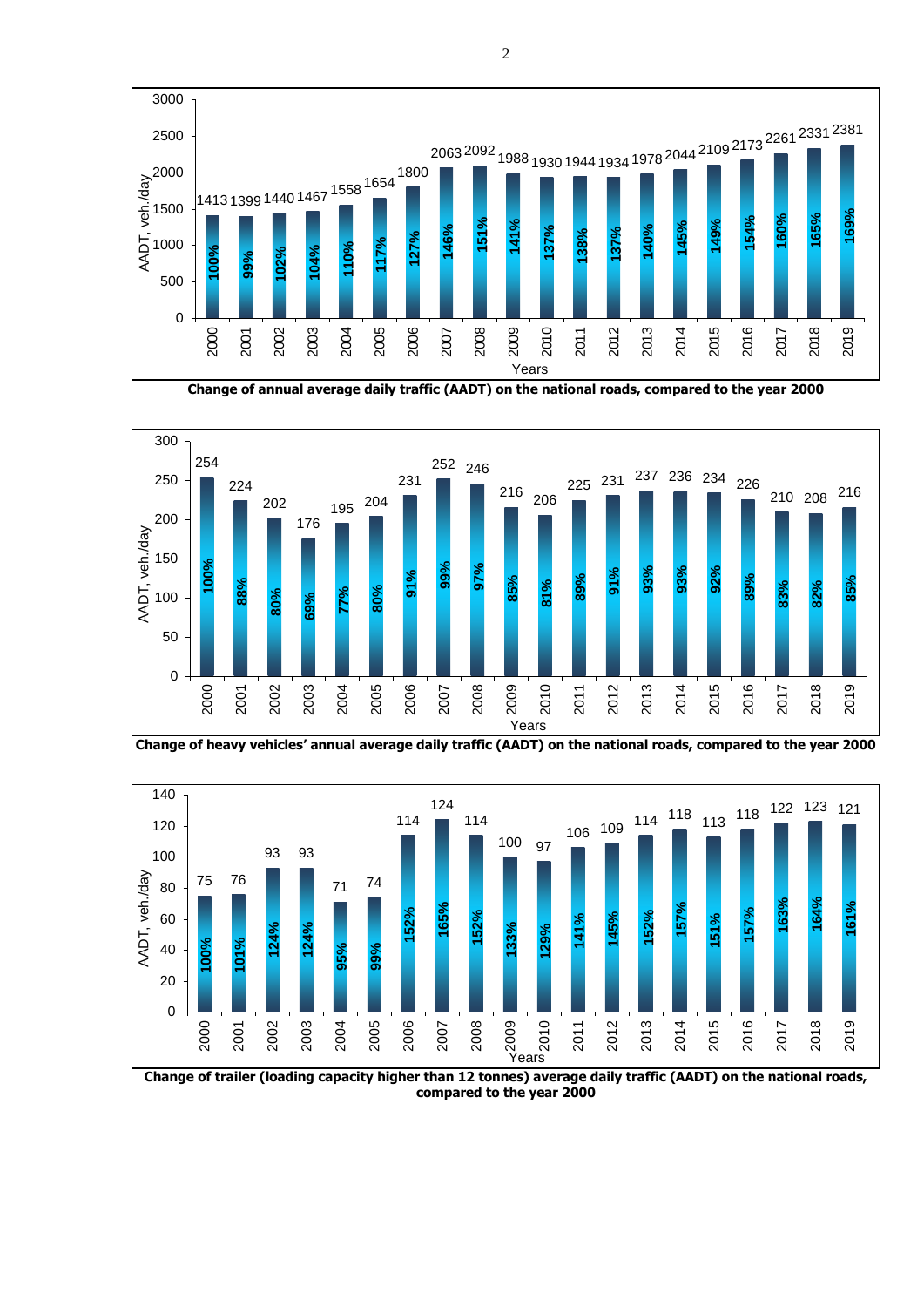

**Change of annual average daily traffic (AADT) on the regional roads, compared to the year 2000**



**Change of heavy vehicles' annual average daily traffic (AADT) on the regional roads, compared to the year 2000**



**Change of trailer (loading capacity higher than 12 tonnes) annual average daily traffic (AADT) on the regional roads, compared to the year 2000**